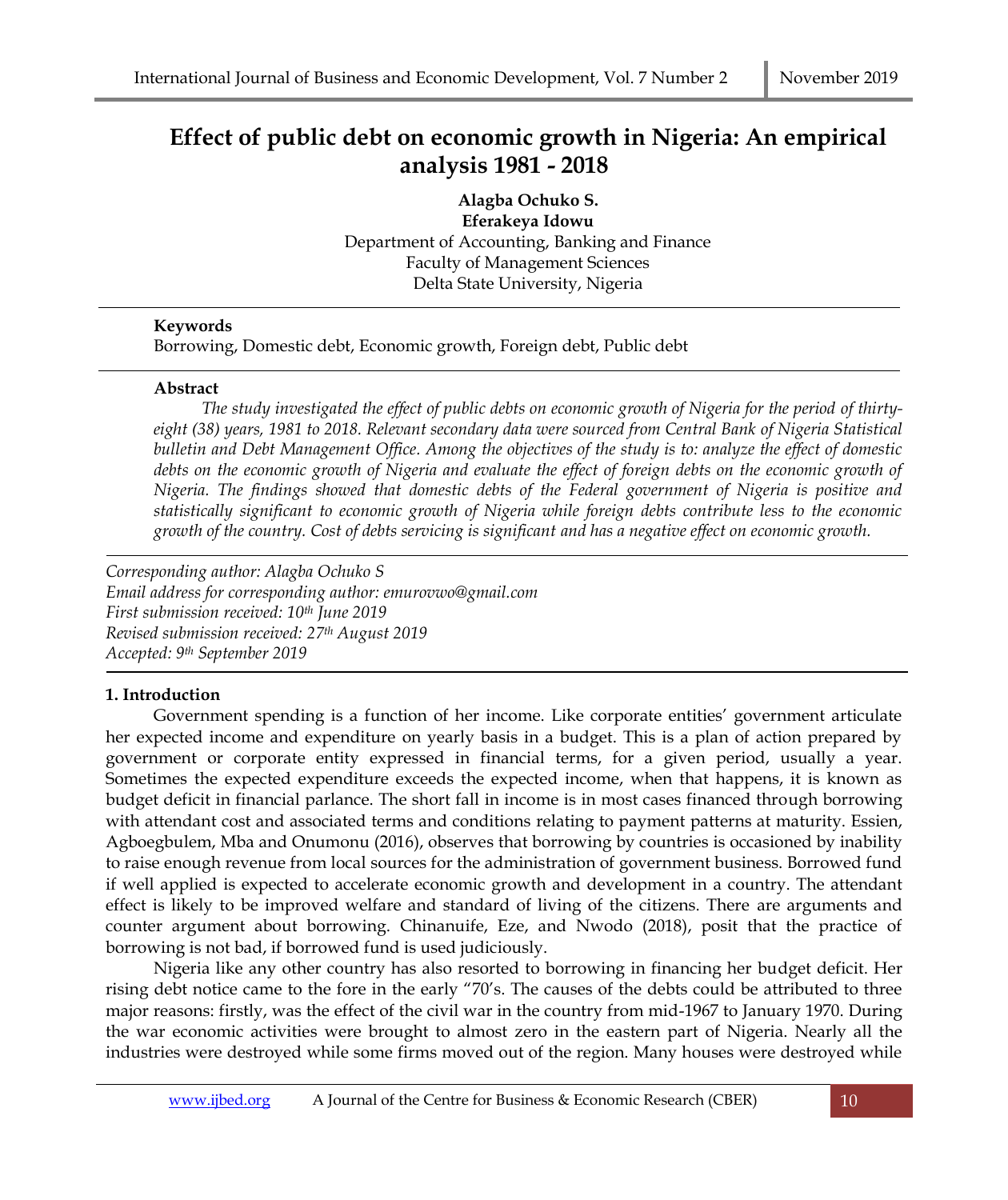the road networks were not spared either as they were in bad shape at the end of the war. The Federal government response at the end of the war was the introduction of the policy of 3Rs, which is interpreted to mean: Reconstruction, Rehabilitation and Reconciliation. It implied that the government policy thrust was to give priority attention to these outlined aspects of the economy, especially in the eastern region. The implementation was a tall task which required huge capital out lay.

Secondly, were the bogus spending on prestigious projects such as Festival of Art & Culture (FESTAC) ''77. Most of the projects were enveloped in corrupt practices. Consequently, the cost of some of the projects rose more than five times of their original value. The third and perhaps the most devastating fact was the drop in crude oil price in the international market. Given the fact that the country failed to plan for the raining day, the drop in the oil price became widespread and noticeable. At this point, it became imperative that Nigeria had to borrow to finance her budget deficits. A position substantiated by Egbetunde (2012), who noted that nations borrow to boost economic growth and reduce the poverty level in an economy. Borrowing in an economy is classified into domestic and foreign. Asaogwa and Ezema (2005), describes Nigeria domestic debt as "instruments issued by the Federal government".

On the contrary foreign debts also known as external debt is obtained outside the shores of the country. It is usually owed to multilateral agencies such as International Monetary Fund, World Bank and African Development Bank. Others are private creditors such as the London club or Paris club. The aggregation of both domestic and foreign debts cumulates in what is referred to as public debt. Several studies, including Blake (2015), argues that public debt is a catalyst for economic growth. It is on this premise that the general objective of this study was to determine the effect of public debt on the economic growth of Nigeria, while the specific objectives were to (1) analyse the effect of domestic debt on economic growth of Nigeria (2) evaluate the impact of foreign debt on economic growth of Nigeria. While we recognize that several studies have been carried out in the field of public debt and economic growth, majority of the studies used Gross Domestic Products (GDP) as a proxy for growth. To the best of our knowledge, there is no known study that has used public expenditure as a proxy for growth. This is the gap in knowledge which this study seeks to address.

#### **2. Review of Related Literature**

Literature on related research were reviewed in this section in accordance with the objectives of the study. Among them are: Rafindadi and Musa (2019), who analysed the impact of Public debt management on Nigeria debt profile. They argued that the financing of ever-increasing public expenditure accounted for government borrowing. The budget is always in deficit, especially in developing countries, where there is so much dependence on aids and grants in financing government expenditure. Nigeria's debt is on the increase, however the unprecedented increase in the debt profile started in 1987, when the debt rose to  $\approx$  137.58 Billion. By 2012 the total debt amounted to  $\approx$ 7,564.4 Trillion. Out of this amount, domestic debts accounted for between 82.2% and 87.2%.

As at September 2017, Nigeria's total debt amounted to  $\frac{127}{189,697}$  Trillion. Thus, the style of debt management adopted is believed to have a negative effect on the economic growth of the nation. Nigeria huge foreign debt on the other hand has negative effect on infrastructural development of the nation. Other projects negatively affected are health, education and other developmental projects.

On the contrary, Picarelli, Vanlaer and Marneffe (2019) examine impact of public debt on public investment in the European Union (EU) between the period 1995 and 2015. Twenty-six (26) EU countries were examined, using panel data for the period under review. Their findings reveal that 1% increase in public debt in the EU countries brings about a reduction of 3% in public investment. The findings further reveal that the negative effect of debt on investment is relatively smaller in the Eurozone than in the entire European Union.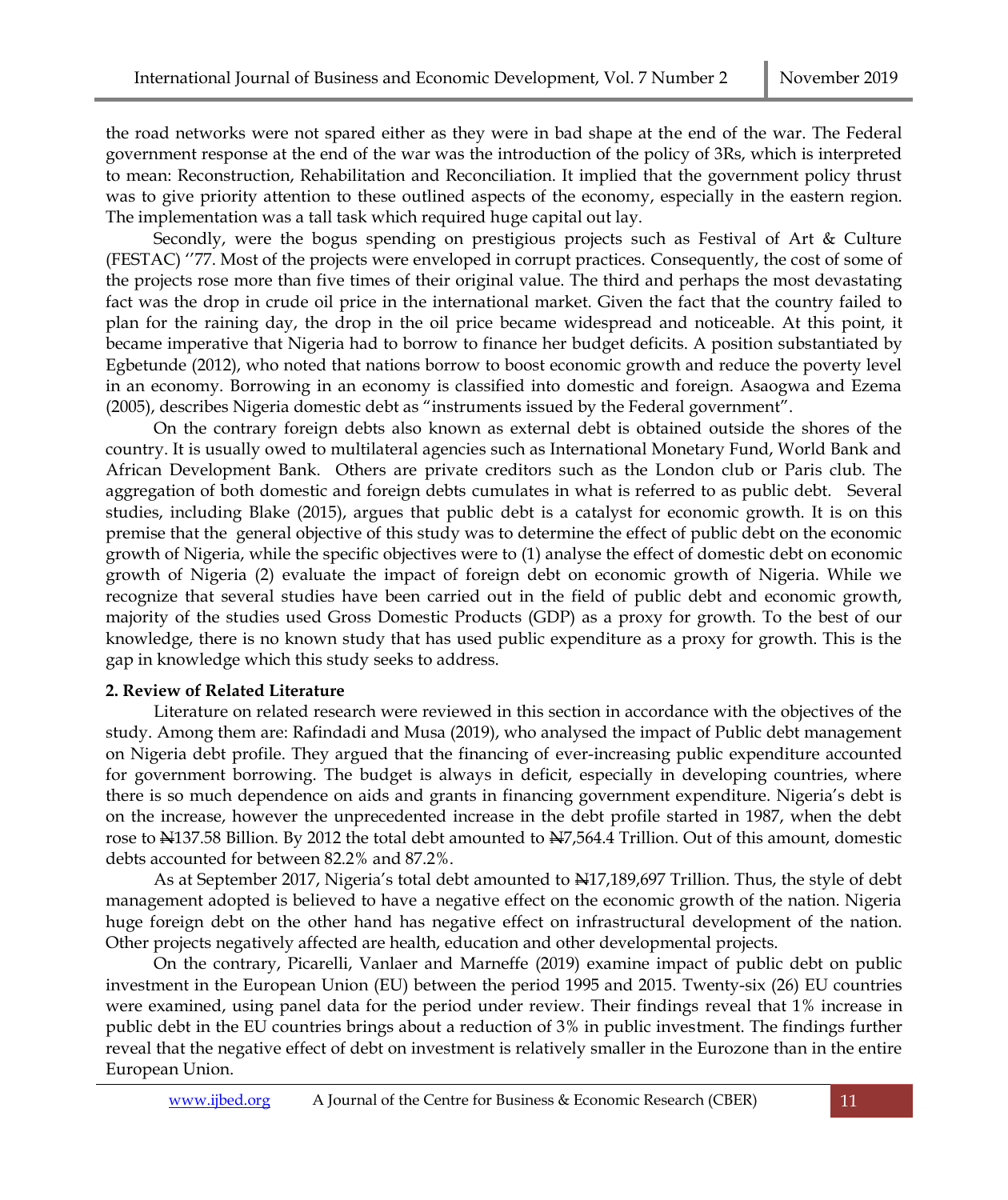Ujuju and Oboro (2017), justified the incurrence of public debts by nations. They argued that credit is necessary for corporate entities growth. Same is applicable to a nation, provided interest charges and administrative expenses on the loan capital is not more than the streams of income generated by the capital. Furthermore, public debt is helpful if it leads to economic growth and increased welfare of the citizens. They further observed that there is a correlation between Nigeria domestic and foreign debts. Their finding shows that there has been consistent growth in both debt profile. Most importantly, while domestic debt impact positively on growth of the Gross Domestic Product (GDP), the foreign debts shows an inverse relationship with economic growth of Nigeria.

However, Chinanuiffe, Eze and Nwodo (2018), argue that Nigeria borrows to finance future projects, thereby shifting the debt burden to future generation. When debt burden is shifted to future date, taxpayers in effect will be required to give substantial part of their future earning for debt servicing and repayment. Another implication they stressed was the ratio of public debt to Gross Domestic Product (GDP). According to them, when the ratio is high, it means the interest element of the debt will take a large share of the country's budget, thereby leading to budget deficit. Thus, the cost of servicing debt in Nigeria has remain so high to the extent that the whole economy is affected. They concluded that public debt has negative and statistically significant impact on public investment in Nigeria.

Essien, Agbogbulem, Mba and Onumonu (2016), posits, that countries borrow because they are unable to raise enough savings internally for the production of goods and services. The borrowed funds are channeled into activities that will enhance economic growth and increase the standard of living in the country. However, most developing nations, Nigeria inclusive has accumulated huge domestic debt which has resulted in sluggish economic growth of the nation. External debt on the other hand has negative effect on economic growth of nation.

Egbetunde (2012), however observed that some level of borrowing by a developing nation is needed to enhance economic growth. As part of growth strategy, countries at early stages of development borrow to supplement what they are able to generate. Such funds when properly invested increase standard of living and reduce poverty. The author concluded that public debt and economic growth are positively correlated. Hence if government is sincere with the loan obtained and use it for the purpose for which it was obtained without diversion into private hands, it will lead to economic development.

Kehinde, Olanike, Oni and Achukwu (2015), asserted that public debt in developing countries is occasioned by the desire to develop human capital, institutional and infrastructural capacity. These activities in most cases lead to high government expenditures, insufficient revenue generation and higher debt burden. They noted that foreign debt is used to create a sustained economic growth which would not have been possible with domestic resources. The aim of public debt is to assist recipient countries develop, sustain and increase their rate of streams of income. For the purpose of debt to be achieved they argue, the debt has to be well managed and the funds channeled to where it would be judiciously and effectively utilized.

#### **3. Methodology**

Secondary data were used in this study. The data where drawn mainly from Central Bank of Nigeria Statistical bulletin, 2017, volume 28 and the Debt Management Office. The data were considered adequate and appropriate for the study because the Central Bank of Nigeria (CBN) which collated the data is the apex banking institution with regulatory and supervisory powers in Nigeria. All the banking institutions in the country submit annual report of their operations to the CBN. In like manner, the Debt Management Office is the body statutorily charged with the responsibility to manage Nigeria's public debt on behalf of the Federal government of Nigeria. The data were classified and analyzed using ordinary least square (OLS). Federal government total expenditure (FGTE) is proxy for dependent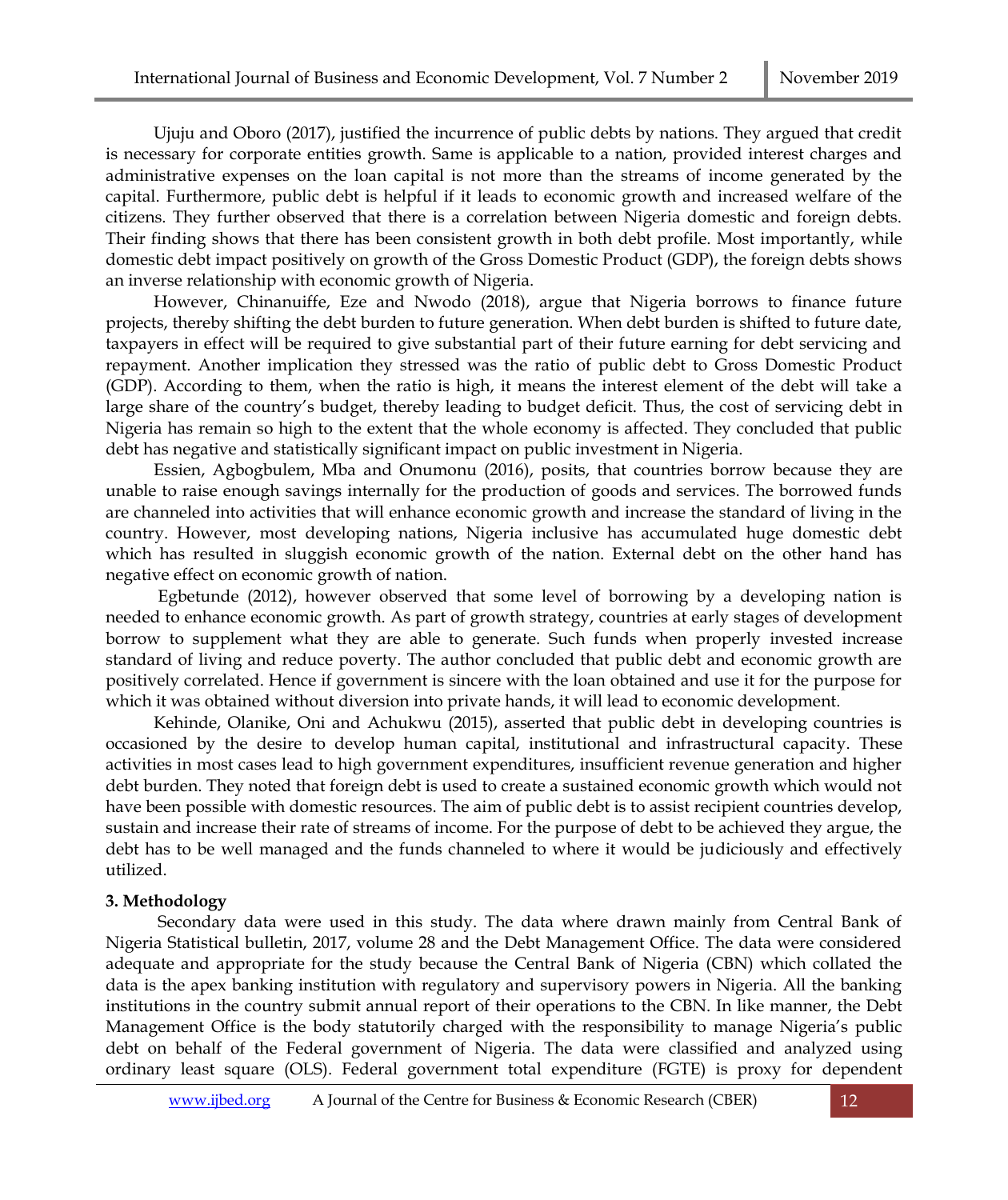variable while Federal government domestic debt (FGDD), Federal government foreign debt (FGFD) and cost of servicing debt (CSD) are proxies for independent variables and Federal government retain revenue (FGRR) is proxy for control variable.

Model Specification The model is implicitly specified as: FGTE =f  $(FGDD + FGFD + CSD + U_t)$ Explicitly it was specified as:  $FGTE = a_1 + b_1FGDD + b_2FGFD + b_3CSD + Ut$ 

Where:

FGTE = Federal Government Total Expenditure FGDD = Federal Government Domestic Debt FGFD = Federal Government Foreign Debt. CSD = Cost of servicing debt FGRR = Federal Government Retained Revenue  $U_t$  is the stochastic error term  $a_1$ ,  $b_1-b_3$  are the coefficients

## **4. Data Analysis and Interpretation**

The datasets for the empirical analysis of this study is presented in table 1

|             |        |          |            | Table 1. Nigeria Outstanding Debts (in N 'Billion) 1981 - 2018 |        |
|-------------|--------|----------|------------|----------------------------------------------------------------|--------|
| <b>YEAR</b> | FGDD   | FGFD     | <b>CSD</b> | FGRR                                                           | FGTE   |
| 1981        | 11.19  | 2.33     | 1.03       | 7.50                                                           | 11.40  |
| 1982        | 15.01  | 8.82     | 1.17       | 5.80                                                           | 11.90  |
| 1983        | 22.22  | 10.58    | 1.01       | 6.30                                                           | 9.60   |
| 1984        | 25.67  | 14.81    | 1.24       | 7.30                                                           | 9.90   |
| 1985        | 27.95  | 17.30    | 1.61       | 10.00                                                          | 13.00  |
| 1986        | 28.44  | 41.45    | 1.63       | 8.00                                                           | 16.20  |
| 1987        | 36.79  | 100.79   | 3.93       | 16.10                                                          | 22.00  |
| 1988        | 47.03  | 133.96   | 9.24       | 15.60                                                          | 27.70  |
| 1989        | 47.05  | 240.39   | 13.27      | 25.90                                                          | 41.00  |
| 1990        | 84.09  | 298.61   | 23.82      | 38.20                                                          | 60.30  |
| 1991        | 116.20 | 328.45   | 26.41      | 30.80                                                          | 66.60  |
| 1992        | 177.96 | 544.26   | 19.40      | 53.30                                                          | 92.80  |
| 1993        | 273.84 | 633.14   | 81.08      | 126.10                                                         | 191.20 |
| 1994        | 407.58 | 648.81   | 49.40      | 90.60                                                          | 160.90 |
| 1995        | 477.73 | 716.87   | 51.06      | 249.80                                                         | 248.80 |
| 1996        | 419.98 | 617.32   | 53.05      | 325.10                                                         | 337.20 |
| 1997        | 501.75 | 595.93   | 68.54      | 351.30                                                         | 428.20 |
| 1998        | 560.83 | 633.02   | 64.39      | 353.70                                                         | 487.10 |
| 1999        | 794.81 | 2,577.37 | 30.84      | 662.60                                                         | 947.70 |
|             |        |          |            |                                                                |        |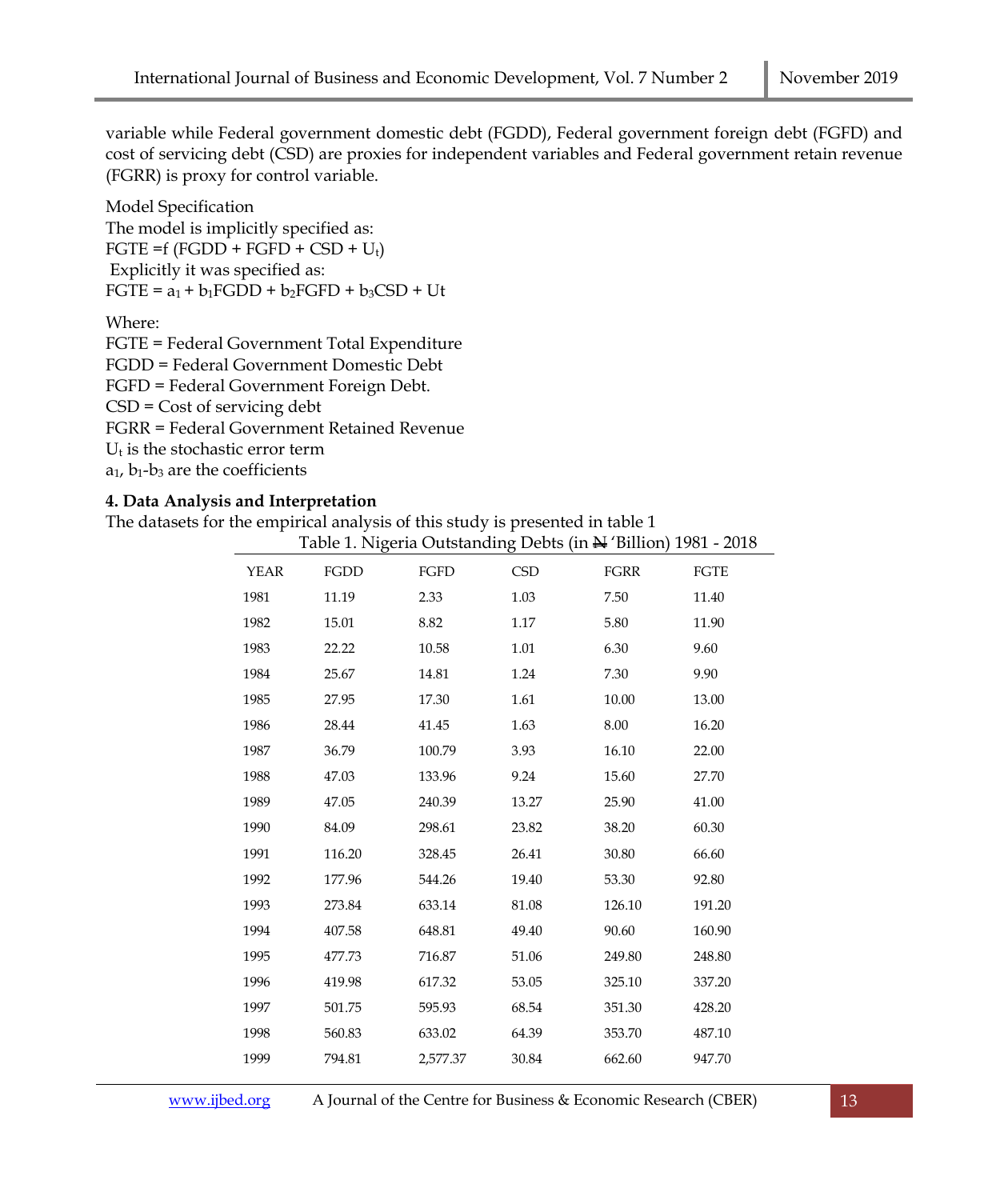| 2000 | 898.25    | 3,097.38 | 131.05   | 597.30   | 701.10   |
|------|-----------|----------|----------|----------|----------|
| 2001 | 1,016.97  | 3,176.29 | 155.42   | 797.00   | 1018.00  |
| 2002 | 1,166.00  | 3,932.88 | 163.81   | 716.80   | 1018.20  |
| 2003 | 1,329.68  | 4,478.33 | 363.51   | 1023.20  | 1226.00  |
| 2004 | 1,370.33  | 4,890.27 | 382.50   | 1253.60  | 1426.20  |
| 2005 | 1,525.91  | 2,695.07 | 393.96   | 1660.70  | 1822.10  |
| 2006 | 1,753.26  | 451.46   | 249.33   | 1836.60  | 1938.00  |
| 2007 | 2,169.64  | 438.89   | 213.73   | 2333.70  | 2450.90  |
| 2008 | 2,320.31  | 523.25   | 381.20   | 3193.40  | 3240.80  |
| 2009 | 3,228.03  | 590.44   | 251.79   | 2643.00  | 3453.00  |
| 2010 | 4,551.82  | 689.84   | 415.66   | 3,089.18 | 4,194.58 |
| 2011 | 5,622.84  | 896.85   | 527.18   | 3,553.54 | 4,712.06 |
| 2012 | 6,537.54  | 1,026.90 | 679.30   | 3,629.61 | 4,605.39 |
| 2013 | 7,118.98  | 1,373.58 | 828.10   | 4,031.83 | 5,185.32 |
| 2014 | 7,904.02  | 1,631.52 | 941.70   | 3,751.71 | 4,587.39 |
| 2015 | 8,837.00  | 2,111.53 | 1,060.38 | 3,431.07 | 4,988.86 |
| 2016 | 11,058.20 | 3,478.92 | 2,952.51 | 2,952.51 | 5160.74  |
| 2017 | 12,578.80 | 5,787.51 | 4,622.60 | 4,622.60 | 8,302.10 |
| 2018 | 12,774.40 | 6,460.40 | 1,797.90 | 5,084.86 | 9,132.31 |

Source: CBN (2017) Statistical bulletin, Volume 28 DMO (2019) Nigeria's Total Public Debt portfolio as at 1st December 2018



Fig. 1 Column chart representation of Nigeria Outstanding Debts (in  $\frac{M}{N}$  Billion) 1981 - 2018

From the above graph, FGDD, FGFD, CSD, FGRR & FGTE from 1981 to 1988 is infinitesimal to the point that it is almost un-noticeable. From 1989 to 1999, there was a moderate increase in the debt profile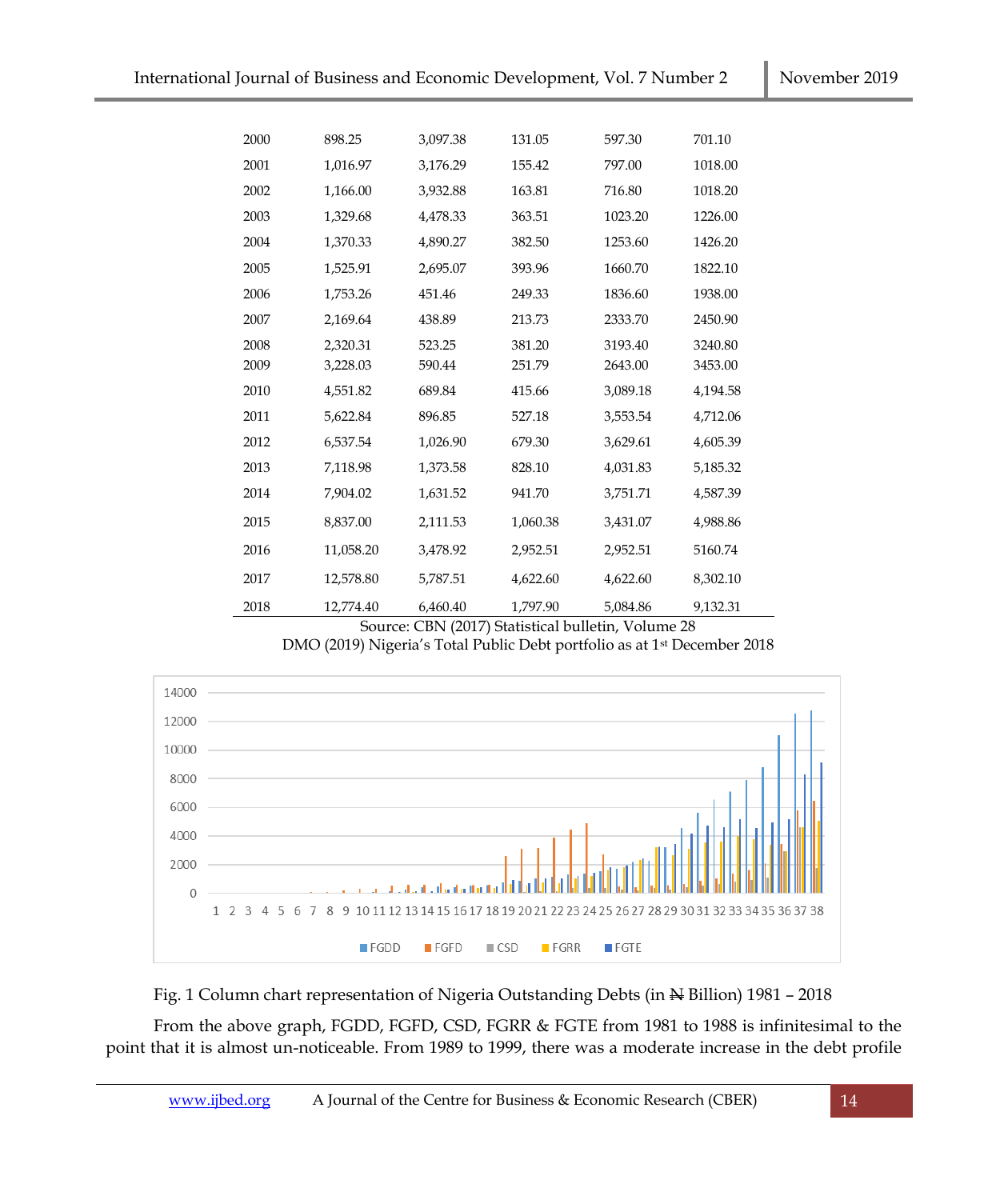and total government expenditure. From 2001 to 2018, there was a continuous increase in the Federal Government of Nigeria Debts and Expenditure.

> Table 2. Regression Result Dependent Variable: FGTE Method: Least Squares Date: 04/29/19 Time: 12:57 Sample: 1981 2018 Included observations: 38

| Variable                      | Coefficient | Std. Error            | t-Statistic | Prob.       |  |  |  |  |
|-------------------------------|-------------|-----------------------|-------------|-------------|--|--|--|--|
|                               |             |                       |             |             |  |  |  |  |
| $\subset$                     | 185.9860    | 139.9557              | 1.328892    | 0.1927      |  |  |  |  |
| <b>FGDD</b>                   | 0.703732    | 0.054006              | 13.03067    | 0.0000      |  |  |  |  |
| <b>FGFD</b>                   | 0.073441    | 0.075789              | 0.969013    | 0.3394      |  |  |  |  |
| <b>CSD</b>                    | $-0.451274$ | 0.232142              | -1.943961   | 0.0402      |  |  |  |  |
|                               |             |                       |             |             |  |  |  |  |
| R-squared                     | 0.939820    | Mean dependent var    |             | 1903.857    |  |  |  |  |
| Adjusted R-squared            | 0.934510    | S.D. dependent var    |             | 2428.633    |  |  |  |  |
| S.E. of regression            | 621.5111    | Akaike info criterion |             | 15.80149    |  |  |  |  |
| Sum squared resid             | 13133387    | Schwarz criterion     |             | 15.97386    |  |  |  |  |
| Log likelihood                | $-296.2282$ | Hannan-Quinn criter.  |             | 15.86282    |  |  |  |  |
| F-statistic                   | 176.9910    | Durbin-Watson stat    |             | 2.054165    |  |  |  |  |
| Prob(F-statistic)             | 0.000000    |                       |             |             |  |  |  |  |
| Source: EVIEWS7               |             |                       |             |             |  |  |  |  |
| Table 3. Model Summary of OLS |             |                       |             |             |  |  |  |  |
| Variable                      | Coefficient | Std. Error            | t-Statistic | Prob.       |  |  |  |  |
|                               |             |                       |             |             |  |  |  |  |
| C                             | 185.9860    | 139.9557              | 1.328892    | 0.1927      |  |  |  |  |
| <b>FGDD</b>                   | 0.703732    | 0.054006              | 13.03067    | $0.0000***$ |  |  |  |  |
| <b>FGFD</b>                   | 0.073441    | 0.075789              | 0.969013    | 0.3394      |  |  |  |  |
| <b>CSD</b>                    | $-0.451274$ | 0.232142              | $-1.943961$ | $0.0402**$  |  |  |  |  |

\*\*\* Significant at 1%, \*\* Significant at 5%

Source: Author's Computation 2019.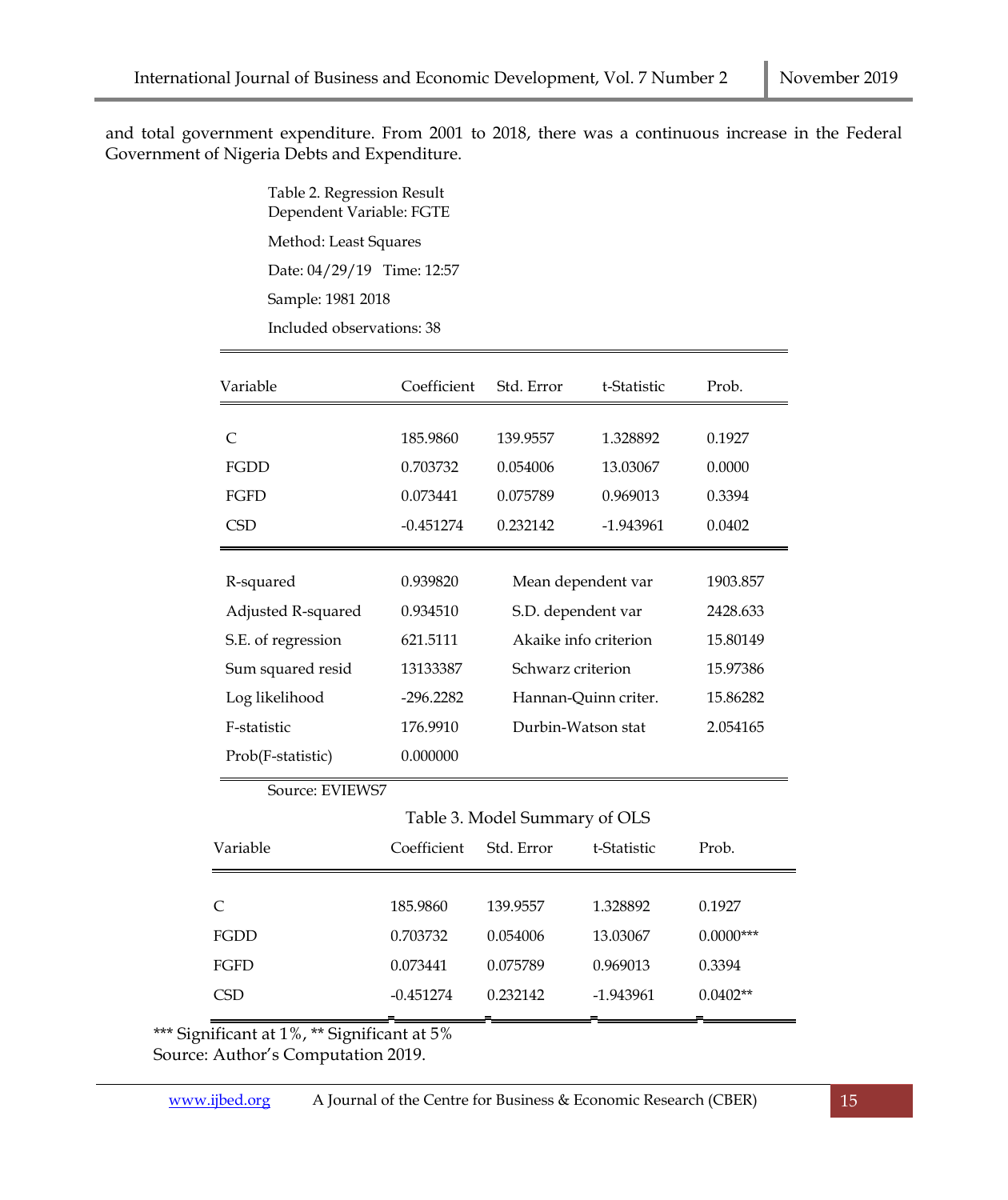R-squared 0.939820, Adjusted R<sup>2</sup> 0.934510 SEM 621.55 F-statistic 176.99 Durbin Watson = 2.0509

## **5. Findings/Results**

From the linear regression model above, the result when transposed inside the model, will give,

FGTE =  $185.98 - 0.4512CDS + 0.07037$  FGDD +  $0.07344FGFD + U<sub>t</sub>$ 

The result showed a coefficient of determination of 0.9398. This implies that over 93.98% of the changes in the dependent variable were determined by the various independent variables entered in the model while the remaining 6.05% are attributed to factors not captured in the model. An F-statistic of 176.99 indicated that the overall equation was significant at 0.01level of significance while DW of 2.0509 showed that there was no autocorrelation of the variables in the model.

A look at the effect of the various independent variables on the dependent variable FGTE indicate that two variables were statistically significant. The federal Government domestic debt FGDD with a coefficient of 0.703732 was statistically significant at the 1% level with a t-Value of 13.03. This implies that a unit increase in FGDD will improve FGTE by about 7%. On the other hand, the cost of servicing debt (CSD) was negatively signed with a coefficient of -0.451274. It is statistically significant at the 0.05 level. The implication is that as the cost of servicing debt increases, the Federal Government total expenditure decreases. Thus, a unit increase in cost of servicing debt decreases the FGTE by about 4.5%

## **6. Discussions and Conclusion**

Nigeria incurred both domestic and foreign debts. The debt profile has been on continuous increase during the period under review. While the findings showed that domestic debt has a positive and statistically significant effect on total expenditure of the Federal government of Nigeria (economic growth), foreign debt has a positive and non-significant effect on economic growth of the nation. The poor performance of the foreign debt could be attributed partly to payment of principal and interest that is usually repatriated outside the country whenever payment is made and partly to poor management of the loan obtained. On the other hand, cost of servicing debts has been rising, thereby leading to budget deficits and more borrowing to finance the budget. These findings are in line with previous findings by Adesola (2009), Kehinde (2015) and Chinanuife, Eze and Nwodo (2018). The study therefore concludes that the Federal government should reduce the rate at which it results to loans, especially foreign loans as a means of financing budget deficits.

## **References**

- Abula, M. & Mordecai (2016). The impact of public debt on economic development of Nigeria. *Asian research journal of arts and social sciences* 1(1): 1 – 16.
- Adebiyi, W.K. and Olowookere, J.K. (2013). Managing Nigeria debt: the practical solutions. *Research Journal of finance and accounting. 4(19):4*
- Adesola W.A, (2009) Debt servicing and economic growth in Nigeria: an empirical investigation *Global journal of social sciences 8 (2): 1-11*
- Adofu, & Abula, M. (2010). Domestic debt and Nigerian economy. *Current research journal of economic theory* 2(1): 22 26
- Anochie, U.C., Ude, D.K. & Osuji, C. (2015). Evaluating the Nigeria's domestic public debt stock: Implications to economic growth. *Journal of empirical economics* 4(6): 298 – 312.
- Asaogwa, R.C.& Ezema, C. C. (2005). Domestic government debt structure, risk characteristics and monetary policy conduct: Evidence from Nigeria. *Research report submitted for the "International research project on macroeconomic policy challenges for low income countries"*